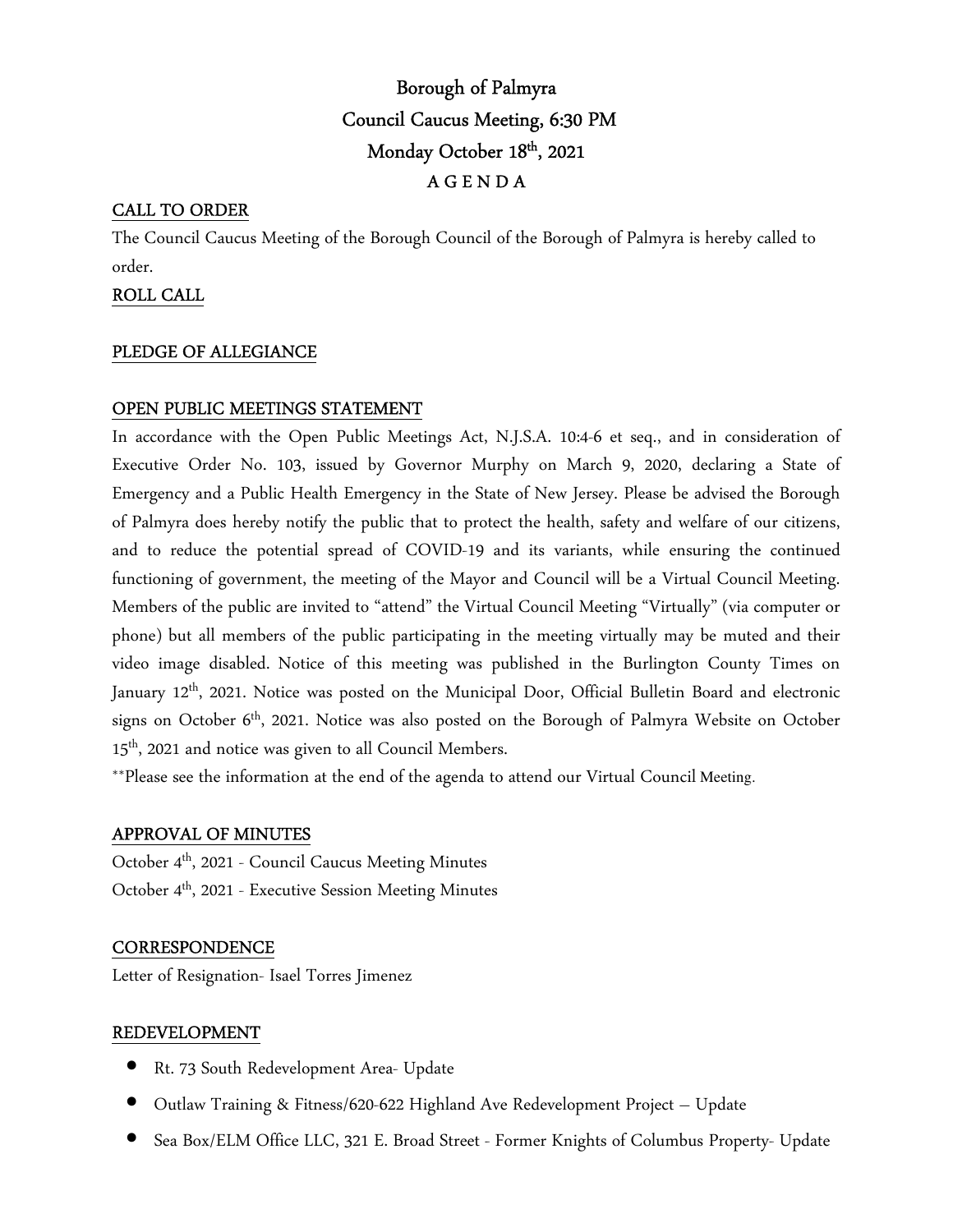## PROFESSIONAL UPDATES

Andrew Brewer, Maraziti, Falcon, LLP William Kirchner, ERI

## REPORTS

Palmyra Board of Education Liaison PHS Student Representatives

## PUBLIC COMMENT

We request those participants wishing to have or make a Public comment, email their questions or comments in advance to Municipal Clerk Rita Jackson at djackson@boroughofpalmyra.com. The opportunity to submit comments prior to meeting expires at 12:00 PM on October 18th, 2021 You must include "Meeting Question/ Comment" in the subject line and your name and full address for your comment to be considered valid. Comments submitted in a timely and complete manner will be reviewed and read during the virtual Council Meeting; it may be necessary to follow-up with persons submitting comments at a later date. All comments will become part of the record and included with the Meeting Minutes.

For those choose to "attend" the Virtual Meeting, Mayor Tait will open the meeting to the public for comments. Comments should be limited to no more than (2) two minutes. All comments will become part of the record and included with the Meeting Minutes.

## ORDINANCES ON FIRST READING public hearing to be held November 15<sup>th</sup>, 2021

Ordinance 2021-15, An Ordinance of the Borough of Palmyra, County of Burlington, State of New Jersey Amending Chapter 190, Article III of the Code of the Borough of Palmyra Entitled Parks and Recreation Areas

Ordinance 2021-16, An Ordinance of the Borough of Palmyra, Burlington County, in the State of New Jersey Amending the Sewer Connection Fees.

Ordinance 2021-17, Ordinance of the Borough of Palmyra, County of Burlington, State of New Jersey Approving an Application for a Long-Term Tax Exemption and Authorizing the Execution of a Financial Agreement for a Tax Exemption for an Urban Renewal Project with Respect to the Property Commonly Known as Block 156, Lots 2, 2.01, 3.01,4.01,5.01,6.01 (Future Lot 2.03) on the Tax Map of the Borough of Palmyra

## ORDINANCES ON SECOND READING public hearing

Ordinance 2021-13, An Ordinance of the Borough of Palmyra, County of Burlington, State of New Jersey Amending Ordinance 2020-10 to Provide for and Determine the Rates and Ranges of Compensation of Each Employee and Officer of the Borough of Palmyra for Years 2021 and 2022.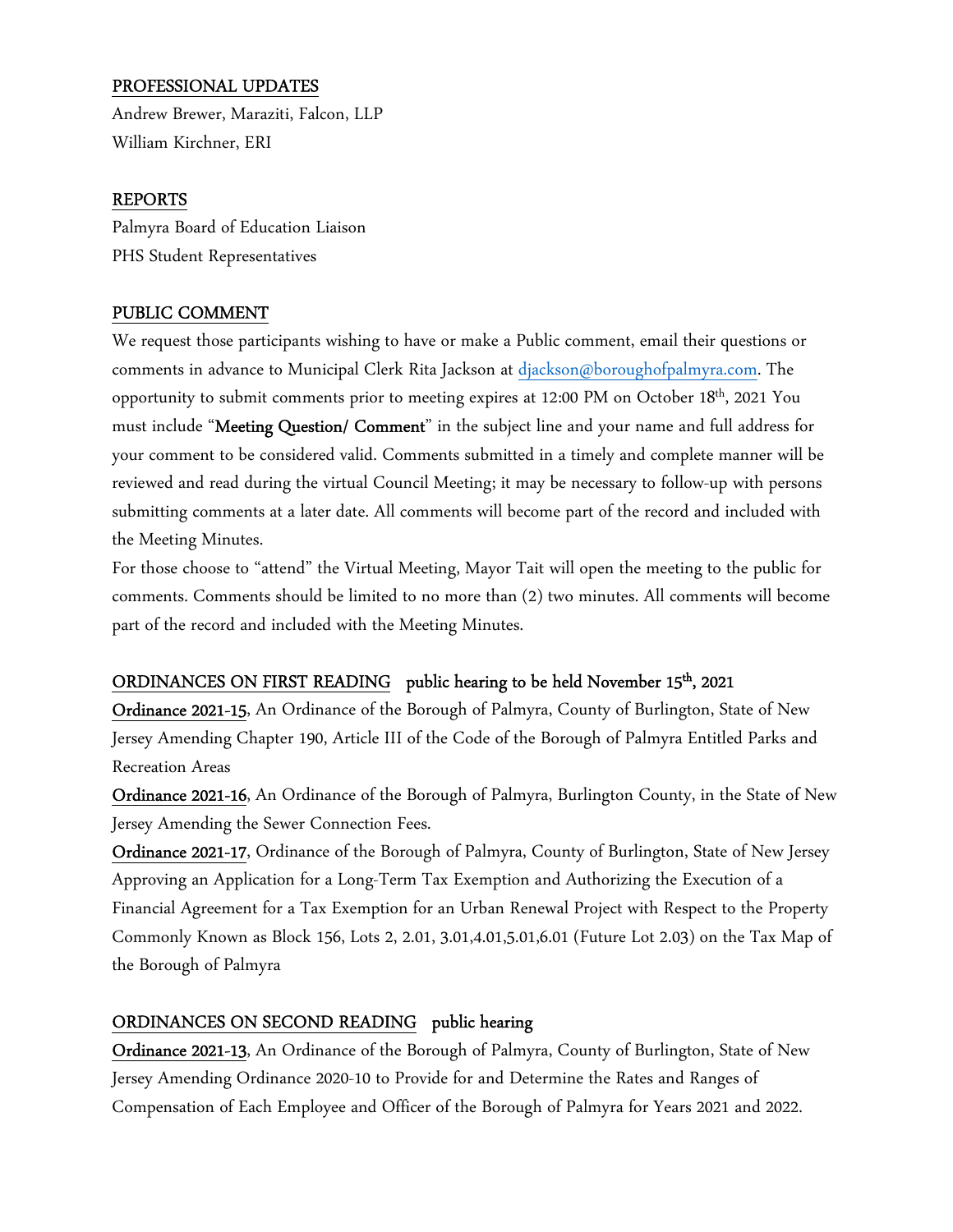## ORDINANCE ON SECOND READING postponed to November 15<sup>th</sup>, 2021

Ordinance 2021-14, An Ordinance Amending Ordinance 2021-05 Concerning Administrative Review and Approval of Minor modifications and/or Field changes to previously approved site plans

## RESOLUTIONS

Resolution 2021-200 thru and Resolution 2021-209 will be enacted as a single motion, if any resolution needs additional discussion, it will be removed from the consent agenda and voted on separately.

Resolution 2021-200 Awarding a Contract to A-Plus Construction, Inc. from Lincoln Park, NJ per their Bid/Proposal Dated 8/30/2021 in the total amount of \$25,000.00 for Rehab Project PLRCAESC-323 pursuant to CGP&H and CFO's Review and Approval

Resolution 2021-201, Resolution Awarding Change Order #1 to Think Pavers Hardscaping, LLC for the 5<sup>th</sup> & Race Street Improvement Project with the Increased amount of \$14,831.89 from the Original Contract Price of \$485,142.00 Making the New Adjusted Contract Price \$499,973.89 per Environmental Resolutions, Inc, letter Dated October 4<sup>th</sup>, 2021

Resolution 2021-202, Resolution Authorizing the refund of Various Sewer overpayments

Resolution 2021-203, Resolution warding a contract to Environmental Resolutions, Inc. (ERI) for Engineering Services for the HVAC System Preventive Maintenance Contract for 2022 Per their Proposal dated September 29, 2021 in the Amount of \$4,500.00

Resolution 2021-204, Resolution appointing Matthew Kuhn as Full time Public Works Driver/Laborer at the Hourly rate of \$16.75 effective November 8, 2021 subject to the terms in the Offer of Employment Dated October 13<sup>th</sup>, 2021

Resolution 2021-205, Resolution Authorizing the Payment of October 2021 Bills in the Amount of \$2,138,480.05

Resolution 2021-206, Resolution Opposing the Transportation of Liquified Natural Gas by Rail Through Palmyra or Nearby Communities

Resolution 2021-207, Resolution appointing Thomas Ewing as Full time Public Works Driver/Laborer at the Hourly rate of \$16.75 effective November 8, 2021 subject to the terms in the Offer of Employment Dated October 13th, 2021

Resolution 2021-208, Resolution Awarding a Contract to Continental Fire and Safety per Quote 21- 3149 per New Jersey State Contract #17-FLEET-00805 in the Amount of \$16,625.00 Subject to certification of the CFO.

Resolution 2021-209, Resolution Awarding a Contract to Allrisk, Inc. per New Jersey State Approved CO-OP # ESCNJ- Bid Number ESCNJ 17/18-34 Disaster Recovery in the amount of \$31,879.14 Subject to the CFO's certification

## MOTION TO APPROVE TREASURERS' REPORTS

• September 2021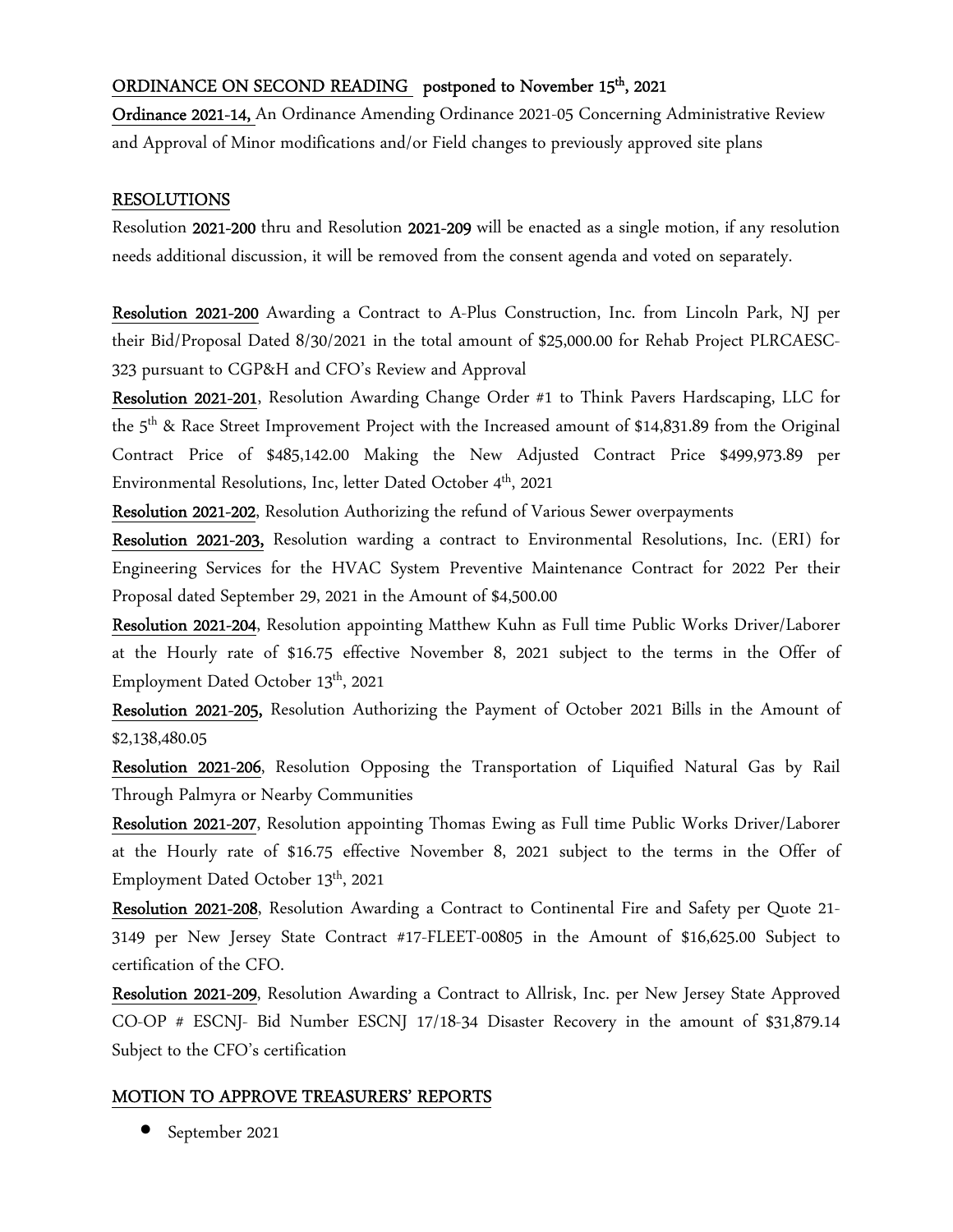## PUBLIC EVENTS

- Halloween Parade
- Trunk or Treat October 22, 2021

## COMMUNITY SPOTLIGHT

Borough of Palmyra and Habitat for Humanity recognized for Neighborhood Preservation

#### DISCUSSION ITEMS

- Borough Hall staffing/reopening to the public, Legion Field, Community Center, Council Meetings - Covid-19 update
- Proposed Mandatory COVID-19 vaccinations/testing for Borough Staff
- Salaries Review Committee misc. issues
- Time Limit Parking Signs per Ordinance
- 313 Delaware Ave trash accumulation
- 202 Cinnaminson Avenue- shipping container
- Alcoholic Beverages Consumption in Public Places
- Fund Balance (Surplus) usage policy
- ICMA and Brownfields Conferences
- Accessory Structures/cargo containers Zoning/Land Development Ordinance amendments
- Sewer lateral responsibility ordinance, Sewer fees, potential water usage billing

## ADMINISTRATORS REPORT

- TACO/Code Enforcement Officer positions
- Part-time Seasonal Cleaner Position/Legion Field Restrooms
- Deputizing Tanyika Johns and Michele Sykes as Temporary Deputy Clerks for the General Election
- Meeting on November 1<sup>st</sup>, 2021 begins at 6:00 pm
- Best Practices Checklist
- Misc. items as necessary